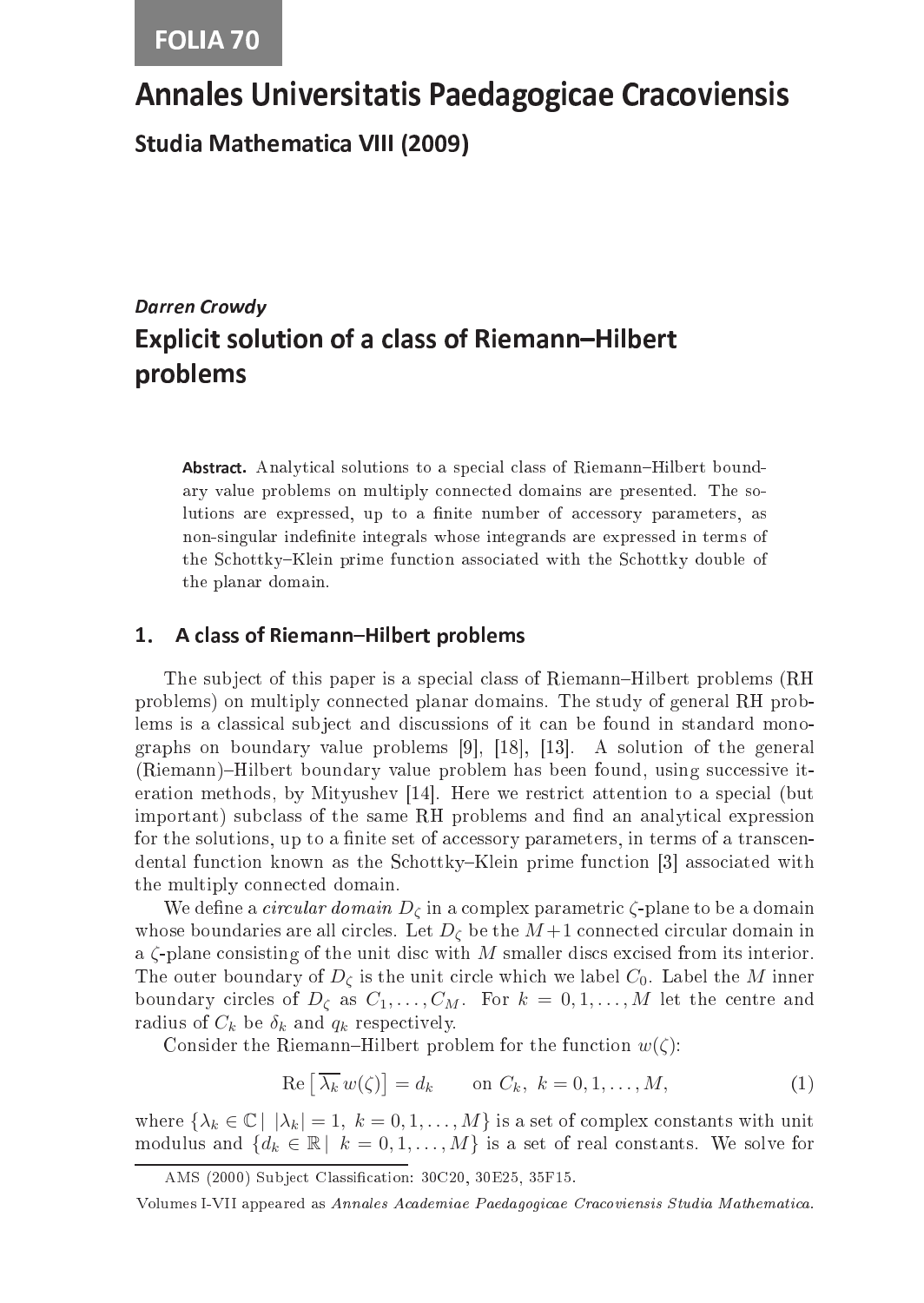$w(\zeta)$  satisfying (1) that is analytic, but not necessarily single-valued, in  $D_{\zeta}$  except for a simple pole, with known residue, at some point  $\zeta = \beta$  strictly inside  $D_{\zeta}$ .

Circular domains are a canonical class of planar domains because every planar domain is conformally equivalent to some circular domain [10]. Because of this, and be
ause the lass of RH problems (1) is onformally invariant, it means that the solution s
heme whi
h follows is rather general. It applies, up to onformal mapping from the canonical class of circular domains, to *any* multiply connected planar region.

Problem  $(1)$  is a generalization of the classical Schwarz problem [9], [18], [13], a case of which is retrieved on making the choice, for example, that  $\lambda_k = 1$ for all  $k = 0, 1, ..., M$  in (1). This paper produces an analytical expression for the solution of (1) when the constants  $\{\lambda_k \in \mathbb{C} \mid k = 0, 1, ..., M\}$  are generally distinct. The solution is expressed as a non-singular, indefinite integral whose integrand is written in terms of the Schottky–Klein prime function [3] associated with  $D_{\zeta}$ . This integrand depends on a finite set of accessory parameters that can, in principle, be determined (for example, numerically) from the given data  $\{\lambda_k, d_k \in \mathbb{C} \mid k = 0, 1, \ldots, M\}.$ 

The special form of RH problem (1) has been considered by other authors. Vekua  $[18]$  shows that, if it exists, the solution of the RH problem  $(1)$  is unique  $[18]$ . Wegmann & Nasser [19] study the doubly connected case  $M = 1$  of (1) in a recent paper on numeri
al solutions of RH problems on multiply onne
ted regions using integral equations based on the generalized Neumann kernel.

The class of RH problems appears in a variety of applications, especially in the more general (discontinuous) case when the value of the constant  $\lambda_k$  assumes different values on different segments of the circle  $C_k$  (the methods of this paper, presented for the ontinuous problem, an be generalized to this ase). One of the more important applications is to free streamline theory in hydrodynamics. There, in the study of jets and cavities, it is traditional to study a function known as the Joukowski function  $[11]$ , often written as

$$
\Omega(\zeta) \equiv \log\left(\frac{1}{V_0}\frac{dw(z)}{dz}\right),
$$

where  $z = x + iy$ ,  $V_0$  is a constant scaling factor and  $w(z)$  is an analytic function in the flow region (known as the complex velocity potential). On any solid boundaries in contact with the fluid, the imaginary part of  $\Omega(\zeta)$  is constant; on any free streamlines, owing to the constancy of pressure in a cavity region on one side of the free streamline and Bernoulli's theorem, it is the real part of  $\Omega(\zeta)$  that is constant. Since a single streamline in a real flow can, in part, be in contact with a solid boundary and then separate into a free streamline bounding a cavity,  $\Omega(\zeta)$  turns out to satisfy a (discontinuous) Riemann–Hilbert problem of precisely the form  $(1)$ . In the simply connected situation, Schwarz-Christoffel methods have proved to be very useful in problems of this kind  $[11]$ . Interestingly, there has been recent interest [2] in developing this nonlinear theory to flows involving multiple body-cavity systems. The theory presented here, for multiply connected situations, should find application in such studies.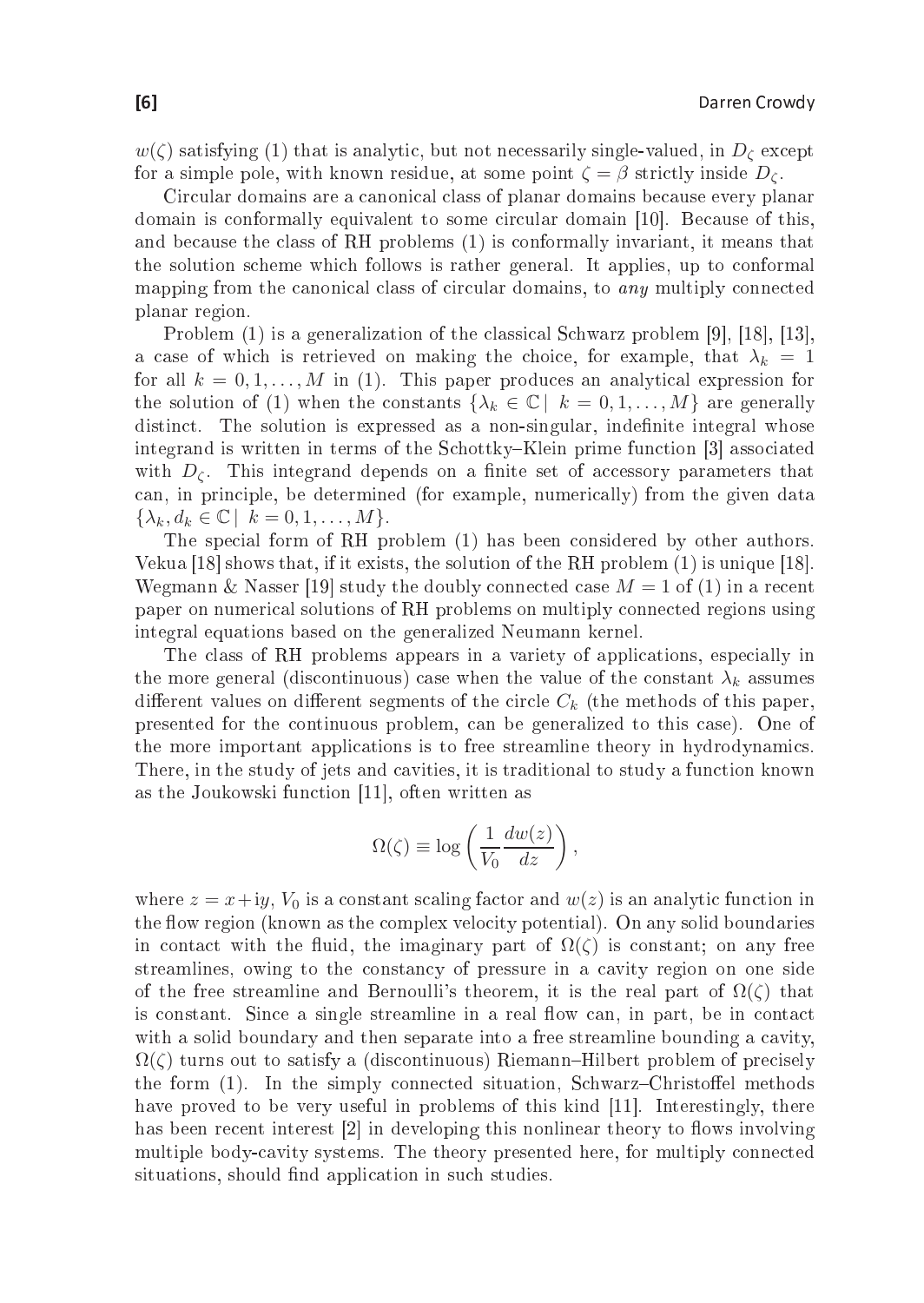### 2. Fun
tion theory

The investigation we now present borrows in the authority in the authority in the authority in the authority in the authority in the authority in the authority in the authority in the authority in the authority in the aut [5], [6] in which new analytical formulae for the Schwarz-Christoffel mappings to bounded and unbounded polygonal domains were onstru
ted. Although this viewpoint is not the one taken in  $[5]$ ,  $[6]$ , such Schwarz-Christoffel mappings can be viewed as satisfying a RH problem on a multiply onne
ted domain of exa
tly the form  $(1)$ . Here, the same constructive method is exploited to find explicit representations of the solution of broader classes of RH problems in multiply connected domains.

In this paper, for ease of exposition, we focus on the continuous case where the constant  $\lambda_k$  assumes the same value at all points on the circle  $C_k$  (in the discontinuous analogue, which is more akin to the usual Schwarz-Christoffel problem, the value of this constant is allowed to be different on different segments of  $C_k$ ). A consequence of this assumption is that we effectively do not allow any branch point singularities of  $w(\zeta)$  on any of the circles  $\{C_i | j = 0, 1, ..., M\}$ . The method, however, an be readily generalized to the ase where bran
h points are present.

We now construct some special functions associated with  $D_{\zeta}$ . First, for  $k =$  $0, 1, \ldots, M$ , define the Möbius transformation  $\phi_k(\zeta)$  by

$$
\phi_k(\zeta) = \overline{\delta_k} + \frac{q_k^2}{\zeta - \delta_k}, \qquad k = 0, 1, \dots, M.
$$
 (2)

It is straightforward to check that for  $\zeta$  on circle  $C_k$ ,

$$
\phi_k(\zeta)=\overline{\zeta}.
$$

We define the *reflection* of a point  $\zeta$  in the circle  $C_k$  by  $\phi_k(\zeta)$ . Then, for  $k =$  $1, \ldots, M$ , introduce the Möbius transformation  $\theta_k(\zeta)$  defined by

$$
\theta_k(\zeta) = \overline{\phi_k\left(\overline{\zeta}^{-1}\right)}, \qquad k = 1, \dots, M. \tag{3}
$$

It follows from (3) and (2) that

$$
\theta_k(\zeta) = \delta_k + \frac{q_k^2 \zeta}{1 - \overline{\delta_k} \zeta}, \qquad k = 1, \dots, M.
$$

For  $k = 1, \ldots, M$ , let  $C'_{k}$  denote the reflection of  $C_{k}$  in  $C_{0}$ . It can be shown that  $\theta_k(\zeta)$  maps  $C'_k$  onto  $C_k$ .

Let  $\Theta$  denote the set of all compositions of the maps  $\{\theta_k(\zeta) \mid k = 1, \ldots, M\}$  and their inverses. It is an example of an infinite *Schottky group*. Further information on Schottky groups can be found in [3], [4]. We refer to the maps  $\{\theta_k(\zeta) | k =$  $1, \ldots, M$ , together with their inverses, as the *generators* of  $\Theta$ . A *fundamental region* of  $\Theta$  is a connected region whose images under all maps in  $\Theta$  tessellate the whole of the plane. Consider the region consisting of  $D<sub>c</sub>$  and its reflection in  $C<sub>0</sub>$ , i.e., the 2M-connected region bounded by  $\{C_k, C'_k \mid k = 1, ..., M\}$ . Label this region as F. F is a fundamental region of  $\Theta$ .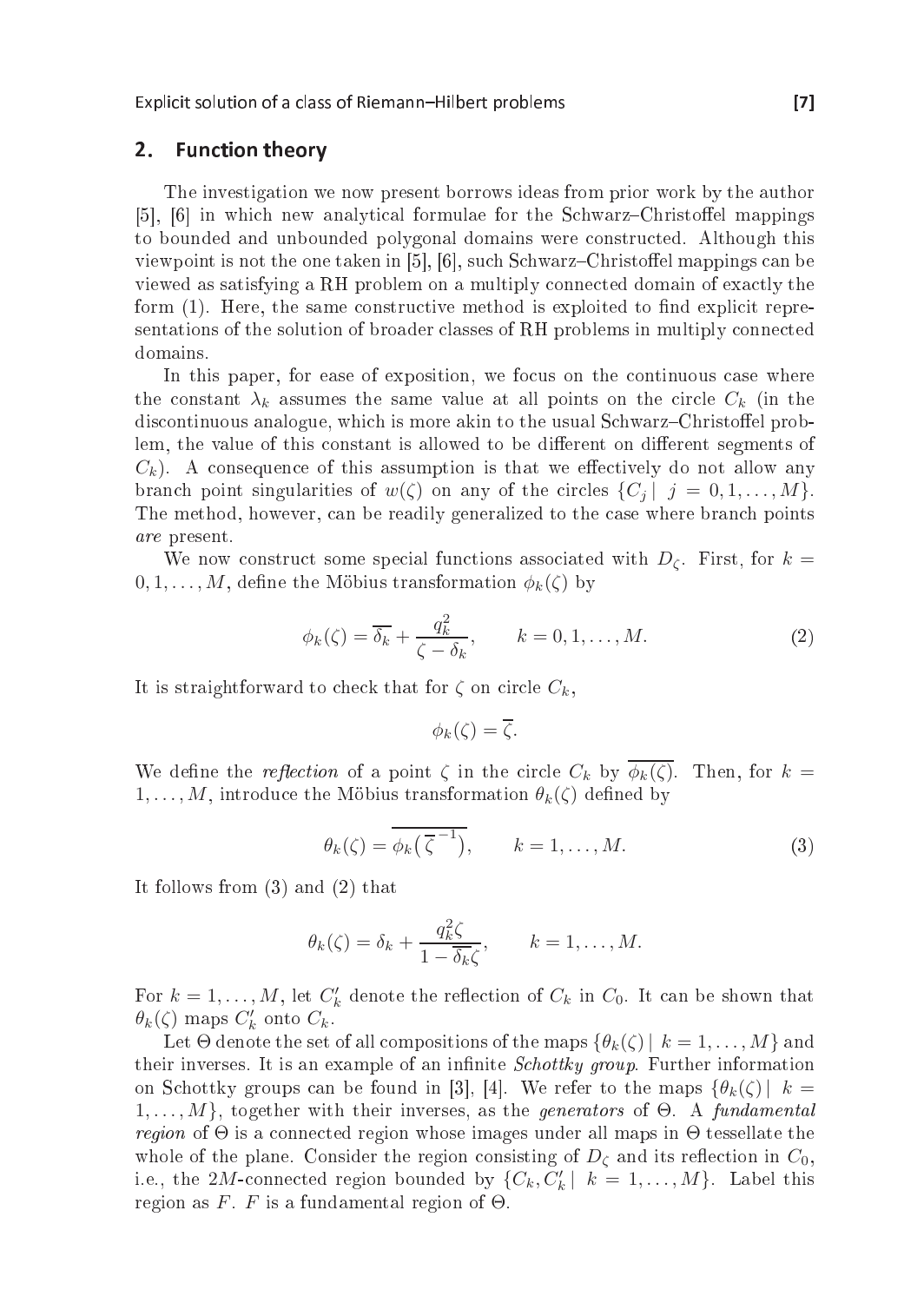Associated with  $\Theta$  are M functions known as *integrals of the first kind* which we denote  $\{v_k(\zeta) \mid k = 1, \ldots, M\}$ . These are analytic, but not single-valued, in F. Indeed, for  $j, k = 1, \ldots, M$  we have

$$
[v_k(\zeta)]_{C_j} = -[v_k(\zeta)]_{C'_j} = \delta_{jk},\tag{4}
$$

where  $[v_k(\zeta)]_{C_j}$  and  $[v_k(\zeta)]_{C_j'}$  denote respectively the changes in  $v_k(\zeta)$  on traversing  $C_j$  and  $C'_j$  with the interior of  $F$  on the right, and  $\delta_{jk}$  denotes the Kronecker delta function. Furthermore, for  $j, k = 1, \ldots, M$ ,

$$
v_k(\theta_j(\zeta)) - v_k(\zeta) = \tau_{jk} \tag{5}
$$

for some  $\{\tau_{jk} | j, k = 1, \ldots, M\}$  which are constants, i.e., independent of  $\zeta$ . The functions  $\{v_k(\zeta) \mid k = 1, \ldots, M\}$  are uniquely determined (up to an additive constant) by their periods given by (4) and (5).

#### The Schottky-Klein prime function  $2.1.$

Let  $\alpha$  be some arbitrary point in F. It is established in [12] that there exists a unique function  $X(\zeta,\alpha)$  defined by the properties:

- (i)  $X(\zeta, \alpha)$  is single-valued and analytic in F.
- (ii)  $X(\zeta, \alpha)$  has a second-order zero at each of the points  $\theta(\alpha)$ ,  $\theta \in \Theta$ .

(iii) 
$$
\lim_{\zeta \to \alpha} \frac{X(\zeta, \alpha)}{(\zeta - \alpha)^2} = 1.
$$

(iv) For  $k = 1, \ldots, M$ ,

$$
X(\theta_k(\zeta), \alpha) = \exp(-2\pi i(2v_k(\zeta) - 2v_k(\alpha) + \tau_{kk})) \frac{d\theta_k(\zeta)}{d\zeta} X(\zeta, \alpha).
$$

The Schottky–Klein prime function (henceforth referred to as S–K prime function), which we denote  $\omega(\zeta, \alpha)$ , is defined as

$$
\omega(\zeta,\alpha) = (X(\zeta,\alpha))^{1/2},
$$

where the branch of the square root is chosen so that  $\omega(\zeta, \alpha)$  behaves like  $(\zeta - \alpha)$ as  $\zeta \to \alpha$ .

There are two known ways to evaluate the S-K prime function. One possibility is to use a classical infinite product formula for it as recorded, for example, in Baker [3]. It is given by

$$
\omega(\zeta,\alpha) = (\zeta - \alpha) \prod_{\theta_k} \frac{(\theta_k(\zeta) - \alpha)(\theta_k(\alpha) - \zeta)}{(\theta_k(\zeta) - \zeta)(\theta_k(\alpha) - \alpha)},\tag{6}
$$

where the product is over all compositions of the basic maps  $\{\theta_j, \theta_j^{-1} | j =$  $1, \ldots, M$  excluding the identity and all inverse maps. This product, even if it is onvergent, an onverge so slowly and require su
h a large number of terms in the product, that its use in many circumstances is impractical. An alternative numerical scheme has recently been put forward by Crowdy & Marshall  $[8]$ ; it is much more computationally efficient than methods based on the infinite product (6) over the S
hottky group.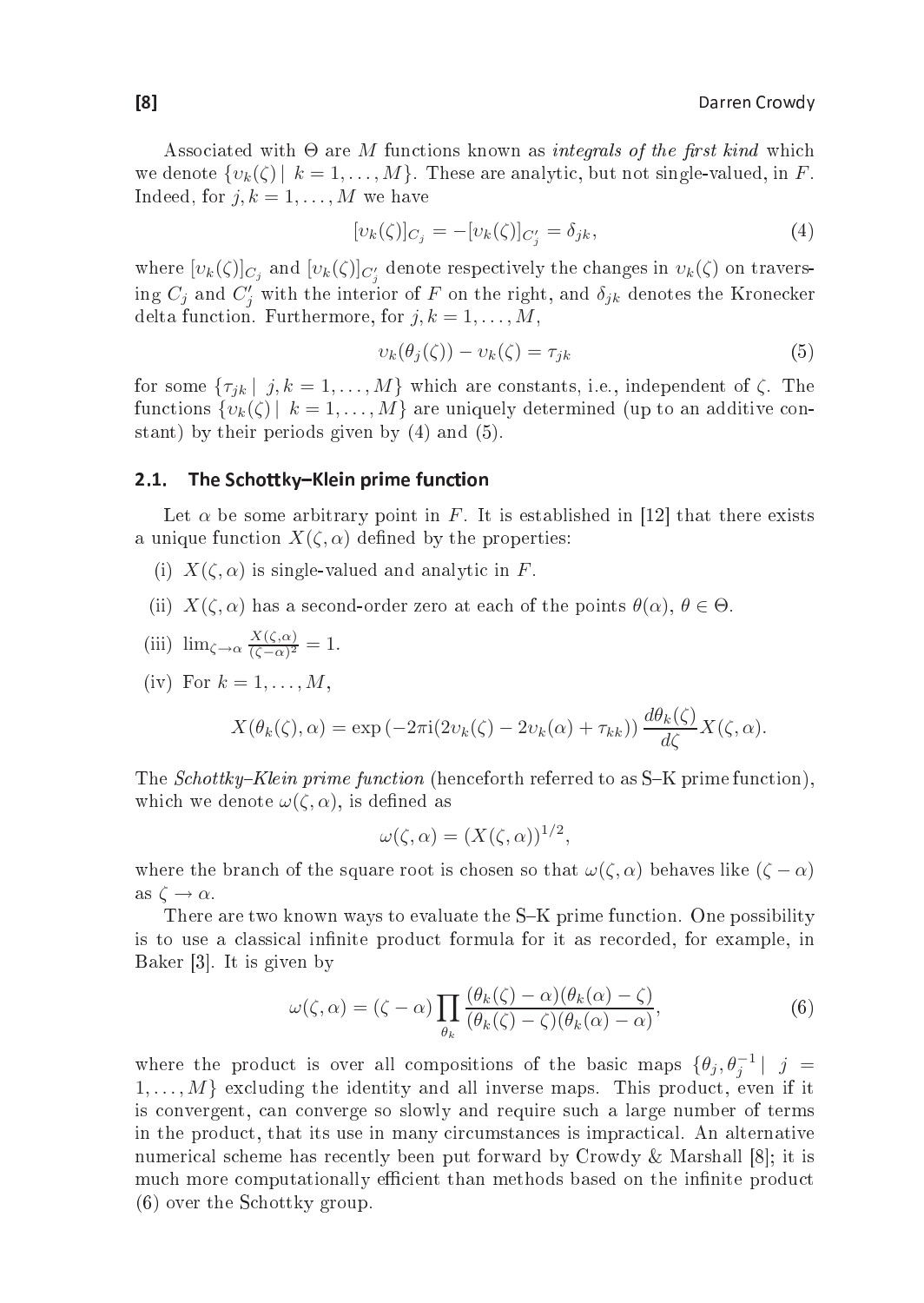#### $\overline{\mathbf{3}}$ . The circular slit domain

To proceed with the construction, we introduce an intermediate  $\eta$ -plane. Consider a conformal mapping, denoted  $\eta(\zeta;\alpha)$ , taking the multiply connected circular domain  $D_{\zeta}$  to a conformally equivalent circular slit domain called  $D_{\eta}$ .  $\alpha$  is the point in  $D_{\zeta}$  mapping to  $\eta = 0$  in  $D_{\eta}$ , i.e.,  $\eta(\alpha; \alpha) = 0$ . Figure 1 shows a schematic in a triply connected case. Let the image of  $C_0$  under this mapping be the unit circle in the  $\eta$ -plane which will be called  $L_0$ . The M circles  $\{C_j | j = 1, ..., M\}$  will be taken to have circular-slit images, centred on  $\eta = 0$ , and labelled  $\{L_j | j = 1, ..., M\}$ . Let the circular arc  $L_j$  be characterized by the onditions

$$
|\eta| = r_j
$$
,  $\arg[\eta] \in [\phi_1^{(j)}, \phi_2^{(j)}].$ 

There will be two pre-image points on the circle  $C_i$  corresponding to the two endpoints of the circular-slit  $L_j$ . These two pre-image points, labelled  $\gamma_1^{(j)}$  and  $\gamma_2^{(j)}$ , satisfy the conditions satisfy the conditions of the conditions of the conditions of the conditions of the conditions of the conditions of the conditions of the conditions of the conditions of the conditions of the conditions of the conditions o

$$
\eta(\gamma_1^{(j)};\alpha) = r_j e^{i\phi_1^{(j)}}, \qquad \eta_\zeta(\gamma_1^{(j)},\alpha) = 0,
$$
  

$$
\eta(\gamma_2^{(j)};\alpha) = r_j e^{i\phi_2^{(j)}}, \qquad \eta_\zeta(\gamma_2^{(j)},\alpha) = 0.
$$

These two zeros of  $\eta_{\zeta}(\zeta)$  on  $C_i$  are simple zeros.



Figure 1: A typical circular slit mapping from a triply connected circular region  $D_{\zeta}$  in a  $\zeta$ -plane to a triply connected circular slit domain  $D_n$  in a  $\eta$ -plane.

It is shown in  $[5]$  and  $[7]$  that an explicit expression for the conformal slit mapping from  $D_{\zeta}$  to  $D_{\eta}$  can be found in terms of the S-K prime function of  $D_{\zeta}$ . It is given by

$$
\eta(\zeta;\alpha) = \frac{\omega(\zeta,\alpha)}{|\alpha|\omega(\zeta,\overline{\alpha}^{-1})}.
$$
\n(7)

Formula (7) will be crucial in the solution scheme to follow.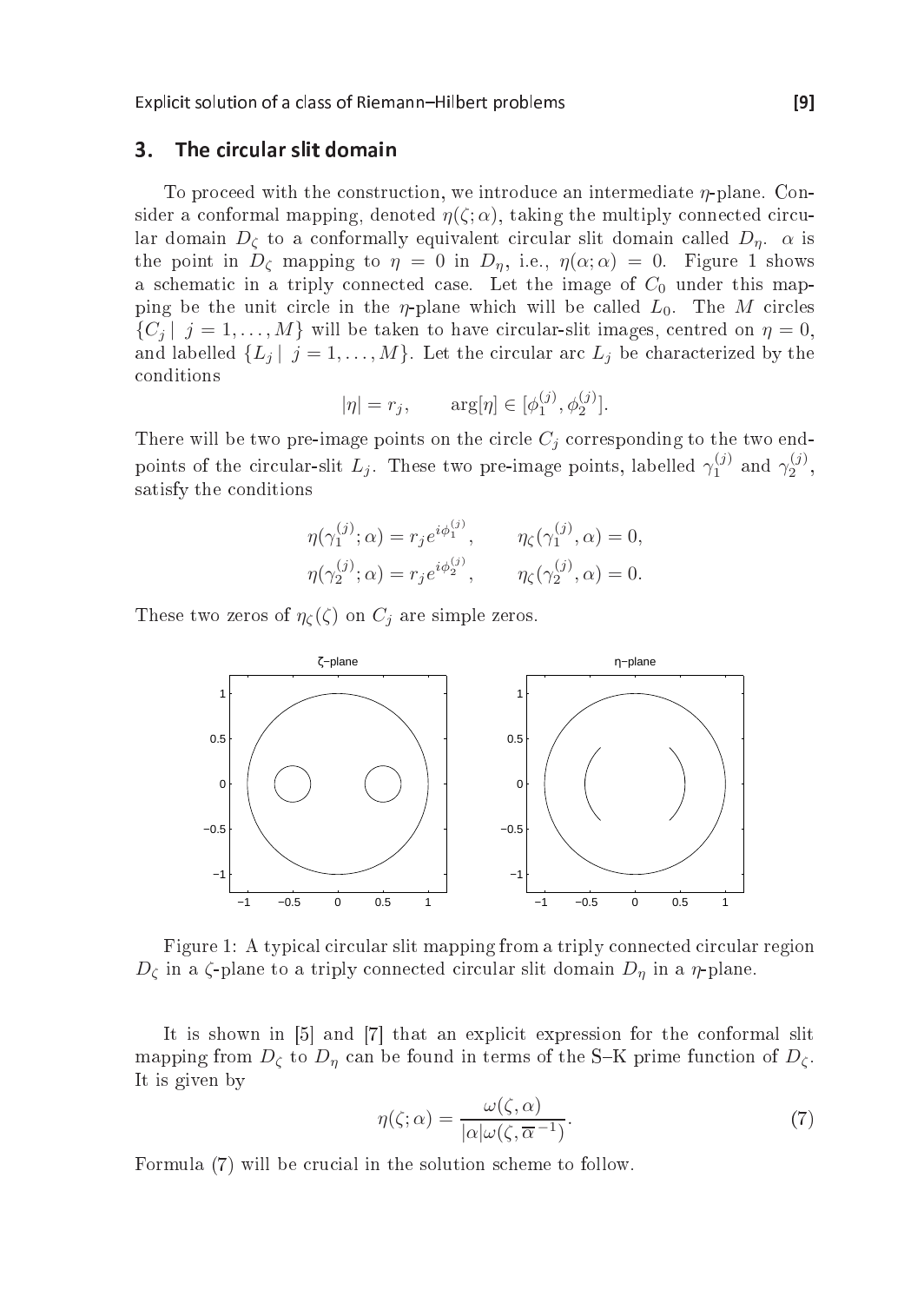#### $\mathbf{A}$ Solution scheme

The required function  $w(\zeta)$  is analytic in  $D_{\zeta}$ . One can also consider the composed function  $W(\eta)$ , analytic in  $D_n$ , defined by

$$
W(\eta(\zeta;\alpha)) \equiv w(\zeta).
$$

The boundary conditions (1), expressed in terms of this new function  $W(\eta)$ , are

$$
\operatorname{Re}\left[\overline{\lambda_k} W(\eta)\right] = d_k \qquad \text{on } L_k, \ k = 0, 1, \dots, M.
$$

These can be rewritten in the form

$$
\overline{\lambda_k} W(\eta) + \lambda_k \overline{W(\eta)} = 2d_k \quad \text{on } L_k, \ k = 0, 1, \dots, M,
$$

or, on use of the fact that  $\overline{\eta} = r_k^2 \eta^{-1}$  on  $L_k$ ,

$$
\overline{\lambda_k} W(\eta) + \lambda_k \overline{W}(r_k^2 \eta^{-1}) = 2d_k \qquad \text{on } L_k, \ k = 0, 1, \dots, M. \tag{8}
$$

Using  $W'(\eta)$  to denote the derivative of W with respect to its argument, differentiation of (8) with respect to  $\eta$  gives

$$
\overline{\lambda_k} W'(\eta) - \frac{r_k^2}{\eta^2} \lambda_k \overline{W}'(r_k^2 \eta^{-1}) = 0 \quad \text{on } L_k, k = 0, 1, \dots, M,
$$

which can be rewritten as

$$
\frac{\eta W'(\eta)}{\eta W'(\eta)} = \frac{\lambda_k}{\lambda_k} \qquad \text{on } L_k, \ k = 0, 1, \dots, M.
$$

This is a statement of the fact that the argument of  $\eta W'(\eta)$  is constant on  $L_k$ .

Let us now suppose that we seek a solution for which there are precisely two zeros of the derivative  $dw/d\zeta$  on each of the boundary components  $\{C_j | j =$  $0, 1, \ldots, M$ . Let the positions of the two zeros on  $C_j$  be at points  $a_j$  and  $c_j$ , i.e.,

$$
\frac{dw}{d\zeta}(a_j) = 0 = \frac{dw}{d\zeta}(c_j).
$$

These zero positions will not be known a *priori* but will enter our representation of the solution as accessory parameters.

### 4.1. Building block functions

A set of "building block" functions will be used to construct the required solutions. Their hara
terizing feature is that they all have onstant argument on the boundary circles  $\{C_i | j = 0, 1, ..., M\}$ . These functions were introduced in [5] and their properties established there.

It is shown in  $[5]$  that functions of the form

$$
R_1(\zeta; \zeta_1, \zeta_2) = \frac{\omega(\zeta, \zeta_1)}{\omega(\zeta, \zeta_2)},\tag{9}
$$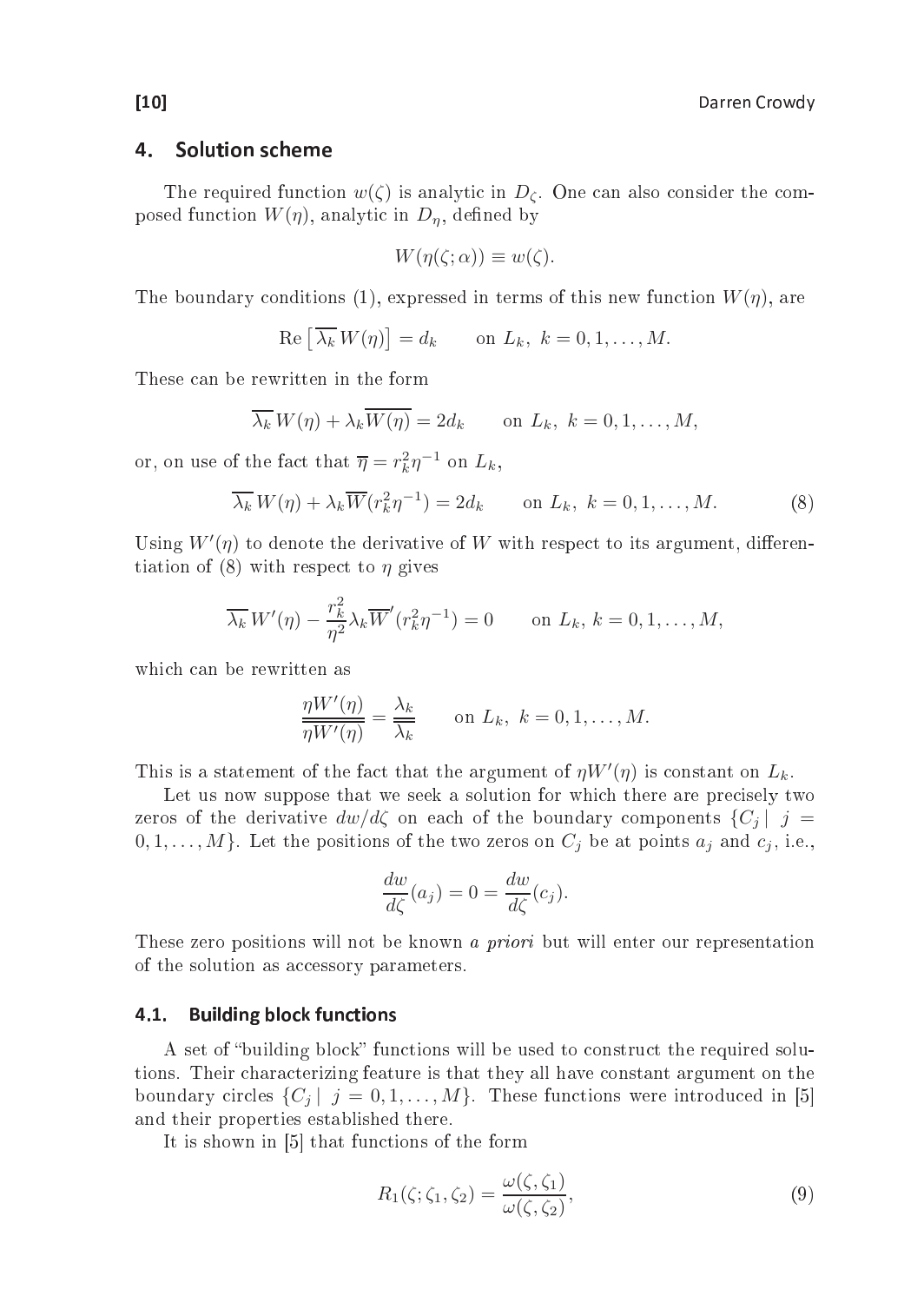where  $\zeta_1$  and  $\zeta_2$  are any two points on the *same* circle  $C_k$  (for  $k = 0, 1, ..., M$ ) has constant argument on each of the boundary circles  $\{C_i | j = 0, 1, ..., M\}$ . Also, fun
tions of the form

$$
R_2(\zeta; \zeta_1, \zeta_2) = \frac{\omega(\zeta, \zeta_1)\omega(\zeta, \overline{\zeta_1}^{-1})}{\omega(\zeta, \zeta_2)\omega(\zeta, \overline{\zeta_2}^{-1})},
$$
\n(10)

where  $\zeta_1$  and  $\zeta_2$  are any two ordinary points of the Schottky group (these points need not be points on the boundary circles) similarly have constant argument on each of the boundary circles  $\{C_i | j = 0, 1, ..., M\}$ .

Let  $\gamma_0$  be some point on  $C_0$  that is distinct from  $a_0$  and  $c_0$ . Consider the function

$$
R_1(\zeta; a_0, \gamma_0) R_1(\zeta; c_0, \gamma_0) R_2(\zeta; \gamma_0, \beta) R_2(\zeta; \alpha, \beta) \times \prod_{k=1}^{M} R_1(\zeta; a_k, \gamma_k^{(1)}) R_1(\zeta; c_k, \gamma_k^{(2)}).
$$
\n(11)

First, since it is a product of the building block functions just introduced, the function in (11) has constant argument on the circles  $\{C_j | j = 0, 1, ..., M\}$ . As for its singularities, it is a meromorphic function in  $D_{\zeta}$  with a second order pole at  $\zeta = \beta$  (and at  $\overline{\beta}^{-1}$ ), simple poles at the points  $\{\gamma_k^{(1)}\}$  $\gamma_k^{(1)},\gamma_k^{(2)}$  $|k_{k}|^{(2)}$  |  $k = 1, ..., M$ , simple zeros at  $\zeta = \alpha$  and  $\overline{\alpha}^{-1}$  and simple zeros at the points  $\{a_k, c_k | k = 0, 1, ..., M\}$ . It has no other singularities in  $D_{\zeta}$ . Let the function (11), considered now as a function of  $\eta$ , be called  $U(\eta)$ .

Now consider the function  $\eta W'(\eta)$  which, we have already established, must have constant argument on the circles  $\{C_i | j = 0, 1, ..., M\}$ . By the chain rule we have

$$
\eta W'(\eta) = \eta \frac{dw/d\zeta}{d\eta/d\zeta}.
$$

This function is analytic everywhere in  $D_{\eta}$  except for simple poles at the zeros of  $d\eta/d\zeta$ , i.e., at the points  $\{\gamma_k^{(1)}\}$  $\gamma_k^{(1)},\gamma_k^{(2)}$  $\left\{ \begin{array}{l} (2) \ k = 1, \ldots, M \}$ . It also has second order poles at  $\zeta = \beta$  and  $\overline{\beta}^{-1}$ . It has a simple zero at  $\zeta = \alpha$  since  $\eta(\zeta; \alpha)$  has a simple zero there and, as can be seen after making use of (7), it also has a simple zero at  $\overline{\alpha}^{-1}$ . By assumption, it also has  $2(M + 1)$  simples zeros at the points  ${a_k, c_k | k = 0, 1, \ldots, M}$ . In short, it has all the same zeros and poles in  $D_{\zeta}$  as the function  $U(\eta)$ .

We are thus led to consider the ratio

$$
V(\eta) \equiv \frac{\eta W'(\eta)}{U(\eta)}
$$

in the domain  $D_{\eta}$ . Since we know that  $U(\eta)$  and  $\eta W'(\eta)$  have the same poles and zeros inside and on the boundaries of  $D_{\zeta}$ , the function  $V(\eta)$  can be deduced to be analytic everywhere in the domain  $D_n$ , as well as on its boundaries. This means that  $V(\eta)$  is analytic everywhere in  $|\eta| \leq 1$ . Moreover, it is known that the arguments of both  $U(\eta)$  and  $\eta W'(\eta)$  are constant on  $L_0$ . Thus,

$$
V(\eta) = \epsilon V(\eta) \qquad \text{on } L_0,
$$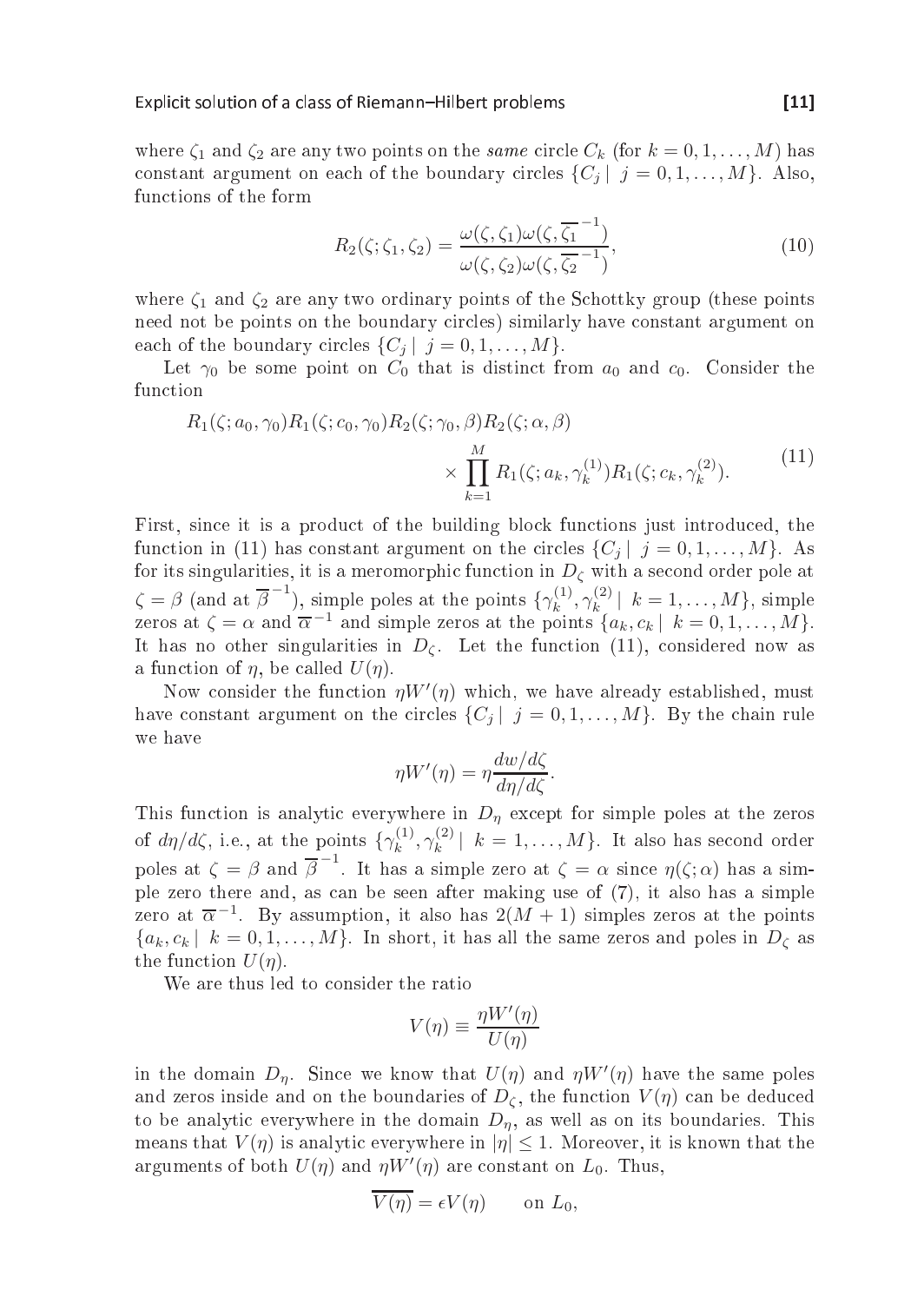for some constant  $\epsilon$  implying that

$$
\overline{V}(\eta^{-1}) = \epsilon V(\eta) \qquad \text{on } L_0.
$$

This equation furnishes the analytic continuation of  $V(\eta)$  into  $|\eta| > 1$  and, in particular, shows that it is analytic there (and bounded at infinity). Since  $V(n)$  is analytic everywhere in the complex *n*-plane, and bounded as  $n \to \infty$ . Liouville's theorem implies  $V(n) = B$ , where B is some complex constant.

On use of  $(9)$  and  $(10)$ , and after some cancellations, we deduce that  $\mathcal{N}$  and (10), and after some deductions, we deduce that  $\mathcal{N}$ 

$$
\frac{dw(\zeta)}{d\zeta} = \frac{BS(\zeta;\alpha)}{\omega(\zeta,\beta)^2 \omega(\zeta,\overline{\beta}^{-1})^2} \prod_{k=0}^{M} \omega(\zeta,a_k) \omega(\zeta,c_k),
$$

where

$$
S(\zeta;\alpha) \equiv \left( \frac{\omega(\zeta,\overline{\alpha}^{-1})\omega_{\zeta}(\zeta,\alpha) - \omega(\zeta,\alpha)\omega_{\zeta}(\zeta,\overline{\alpha}^{-1})}{\prod_{k=1}^{M} \omega(\zeta,\gamma_k^{(1)})\omega(\zeta,\gamma_k^{(2)})} \right).
$$

Hence, the required solution can be written as the indefinite integral

$$
w(\zeta) = A + B \int_{1}^{\zeta} \frac{S(\zeta'; \alpha)}{\omega(\zeta', \beta)^2 \omega(\zeta', \overline{\beta}^{-1})^2} \prod_{k=0}^{M} \omega(\zeta', a_k) \omega(\zeta', c_k) d\zeta', \qquad (12)
$$

where  $A$  is some complex constant. Formula  $(12)$  is the main result of this paper.

It is demonstrated in the appendix that for any two distinct choices of  $\alpha_1$ and  $\alpha_2$ ,  $S(\zeta; \alpha_1) = CS(\zeta; \alpha_2)$ , where C is some constant (independent of  $\zeta$ ). This means that making different choices of  $\alpha$  in the representation (12) simply corresponds to making a different choice of the constant  $B$ .

#### The doubly connected case 5.

As verification we consider two problems in the doubly connected case. Let  $D_{\zeta}$  to be the concentric annulus  $\rho < |\zeta| < 1$  for some real  $\rho$ . Any doubly conne
ted domain is onformally equivalent to some su
h annulus. The solutions to the following two problems an, it turns out, be found in analyti
al form using alternative arguments whi
h allows us to he
k our analysis.

PROBLEM<sub>1</sub>

We specialize to the case where  $\lambda_0 = \lambda_1 = 1$  with  $c_0 = 0$ . The problem is then the lassi
al S
hwarz problem. One form of the solution is

$$
w(\zeta) = \frac{U}{\zeta - \beta} + \tilde{A} \log \zeta + I(\zeta),\tag{13}
$$

where  $\tilde{A}$  is a constant and the single-valued function  $I(\zeta)$  can be written in terms of the classical Villat formula [1]:

$$
I(\zeta) = \frac{1}{2\pi i} \oint\limits_{|\zeta'|=1} \frac{d\zeta'}{\zeta'} (1 - 2K(\zeta/\zeta', \rho)) \left[ -\mathrm{Re} \left[ \frac{U}{\zeta - \beta} + \tilde{A} \log \zeta \right] \right]
$$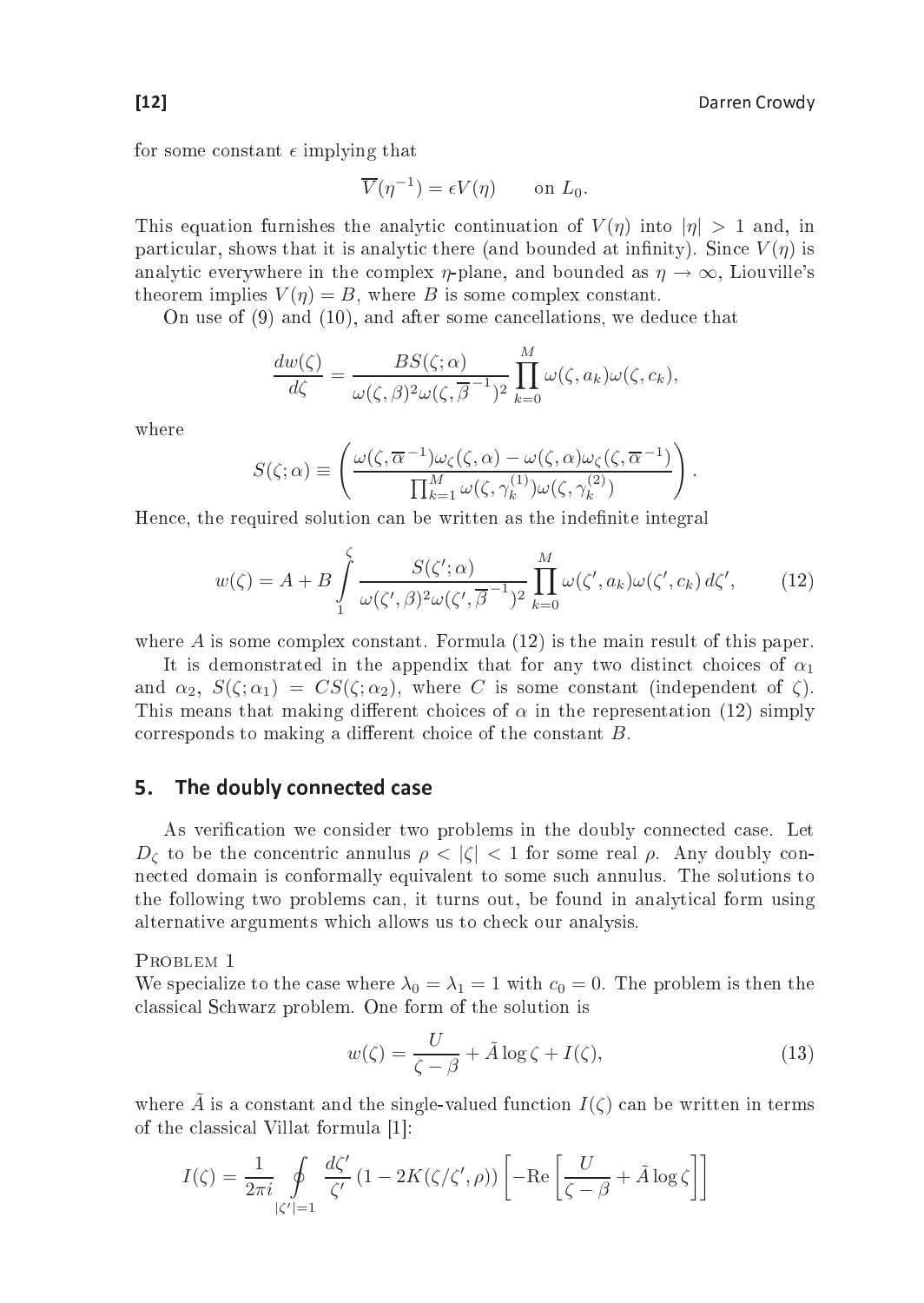Explicit solution of a class of Riemann-Hilbert problems [13]

$$
-\frac{1}{2\pi i}\oint\limits_{|\zeta'|=\rho}\frac{d\zeta'}{\zeta'}\left(2-2K(\zeta/\zeta',\rho)\right)\left[c_1-\text{Re}\left[\frac{U}{\zeta-\beta}+\tilde{A}\log\zeta\right]\right],
$$

where

$$
K(\zeta,\rho) \equiv \frac{\zeta P_{\zeta}(\zeta,\rho)}{P(\zeta,\rho)}
$$
\n(14)

and

$$
P(\zeta, \rho) \equiv (1 - \zeta) \prod_{k=1}^{\infty} (1 - \rho^{2k} \zeta)(1 - \rho^{2k} \zeta^{-1}).
$$
 (15)

Alternatively, the same solution an be written in the form

$$
w(\zeta) = \frac{U}{\beta} \left( K(\zeta \beta^{-1}, \rho) + K(\zeta \overline{\beta}, \rho) \right) + C \log \zeta + D,
$$

where

$$
C = \frac{1}{\log \rho} \left( c_1 - \frac{U}{\beta} \left( K(\rho \beta^{-1}, \rho) + K(\rho \overline{\beta}, \rho) - K(\beta^{-1}, \rho) - K(\overline{\beta}, \rho) \right) \right)
$$

and

$$
D = -\frac{U}{\alpha} \left( K(\beta^{-1}, \rho) + K(\overline{\beta}, \rho) \right).
$$

The new solution method given earlier provides a third representation of the same solution:

 $w(\zeta)$ 

$$
= A + B \int_{1}^{\zeta} \frac{S(\zeta'; \alpha)}{\omega(\zeta', \beta)^2 \omega(\zeta', \overline{\beta}^{-1})^2} \omega(\zeta', a_0) \omega(\zeta', c_0) \omega(\zeta', a_1) \omega(\zeta', c_1) d\zeta', \qquad (16)
$$

where, in this doubly connected case, it can be shown (see  $[5]$  for details) that

$$
S(\zeta;\alpha) \propto \frac{1}{\zeta^2}.
$$

To check (16) we use the solution (13) to numerically compute (using Newton's method) the two points on  $C_0$  at which  $dw/d\zeta = 0$ . These are substituted into (16) as the values of  $a_0$  and  $c_0$ . Similarly, we find the two points on  $C_1$  at which  $dw/d\zeta = 0$  and take these as the values of  $a_1$  and  $c_1$ . Next, we set  $A = w(1)$ , where the right hand side is computed using the known solution  $(13)$ . We also fix  $B$  by ensuring that

$$
w(\rho) = A + B \int_{1}^{\rho} \frac{S(\zeta')}{\omega(\zeta', \beta)^2 \omega(\zeta', \overline{\beta}^{-1})^2} \omega(\zeta', a_0) \omega(\zeta', c_0) \omega(\zeta', a_1) \omega(\zeta', c_1) d\zeta',
$$

where the left hand side of this equation is evaluated using the known solution  $(13)$ . With all the parameters in  $(16)$  now determined, we check the value of the integral (16) against the values given by (13) for different (arbitrary) choices of  $\zeta$  in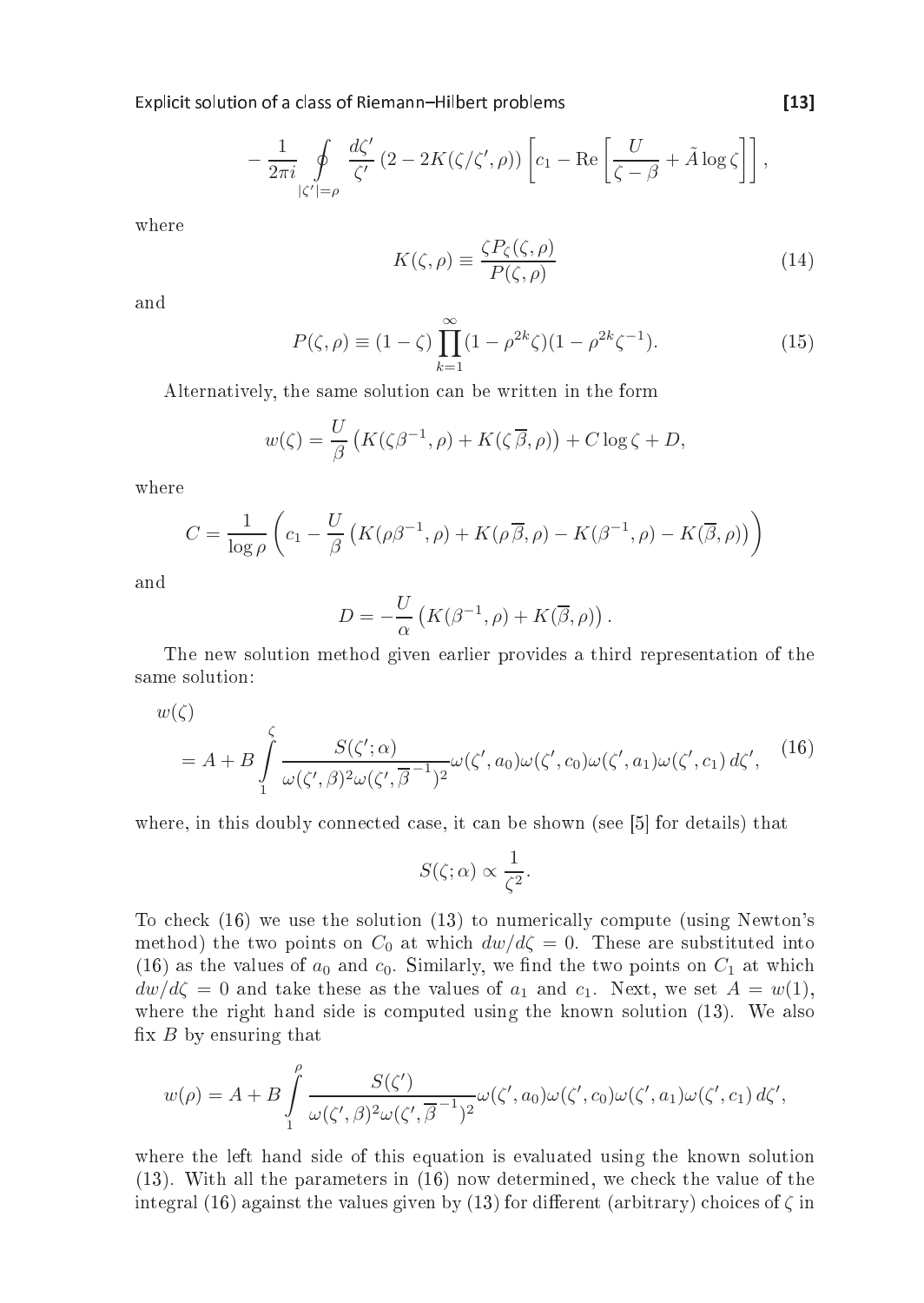the annulus (16) is a computed using the trapezoidal rules of  $\mathbf{r}$  is a contract of  $\mathbf{r}$ are found to be in agreement (to within the accuracy of the numerical method) thereby confirming that (16) is indeed a representation of the required solution.

### PROBLEM 2

We now specialize to the case where  $\lambda_0 = 1$ ,  $\lambda_1 = e^{i\pi/2}$  with no restrictions on  $d_0$ and  $d_1$ . This is no longer a classical Schwarz problem so the Villat formula cannot be used here. An analyti
al formula for the solution an, however, be found:

$$
w(\zeta) = \frac{U}{\beta} \left[ K(\zeta \beta^{-1}, \rho^2) - K(\zeta \beta, \rho^2) - K(\zeta \beta^{-1} \rho^{-2}, \rho^2) + K(\zeta \beta \rho^{-2}, \rho^2) \right] \tag{17}
$$
  
+  $d_0 + id_1$ ,

where the special function defined in  $(14)$  again appears. A derivation of  $(17)$  is given in appendix B. In a manner akin to that used in Problem 1, the expression (17) was used to find the locations of the zeros of  $dw/d\zeta$  on both  $C_0$  and  $C_1$  (there are two on each circle). These are then used as the values of  $a_0, c_0, a_1$  and  $c_1$  in an expression of the form  $(16)$ . The values of A and B are determined in the same way as in Problem 1 and the values of the integral (16) for arbitrary values of  $\zeta$ checked against the values given by (17). They are found to be in agreement.

#### 6. **Discussion**

This paper describes a constructive method for finding solutions to Riemann-Hilbert problems of the spe
ial form (1) on multiply onne
ted domains. The solution having two zeros of the derivative on each of the boundary circles is given in  $(12)$  as a non-singular indefinite integral containing a finite set of accessory parameters. In general, these parameters must be determined from a set of equations obtained by substituting the form (12) into the boundary onditions (1). In other words, given the  $2M + 2$  real parameters associated with the set  $\{\lambda_k, d_k | k = 0, 1, \ldots, M\}$  it is possible to determine the  $2M + 2$  real parameters associated with the set of zeros  $\{a_k, c_k | k = 0, 1, ..., M\}$ . How to determine these accessory parameters numerically in an efficient manner remains a subject for future research.

In principle, it is possible to extend the constructive method herein to find representations to solutions of the discontinuous analogues of the special RH problems considered here where the constant  $\lambda_k$  is allowed to assume different piecewise constant values on different segments of circle  $C_k$ . In such cases, one must generally introduce branch point singularities in the derivative  $w_{\zeta}(\zeta)$  but this just requires the in
orporation of appropriate non-integer powers of the building blo
k fun
tions when performing the construction described herein. It is very similar to what is done in constructing multiply connected Schwarz-Christoffel formulae [5], [6].

### **Acknowledgements**

The author a
knowledges support from a 2004 Philip Leverhulme Prize in Mathemati
s, an EPSRC Advan
ed Resear
h Fellowship and partial support from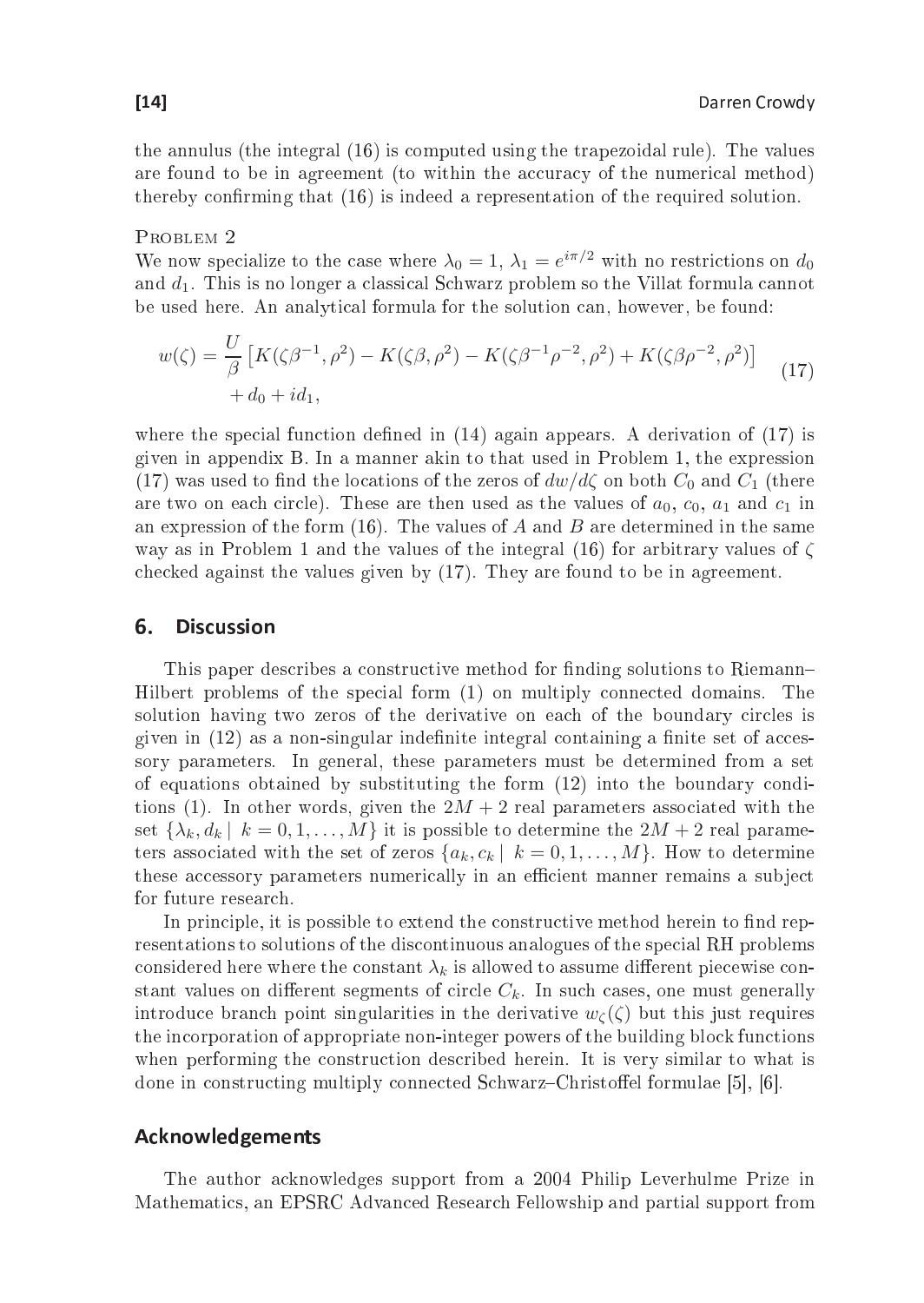the European Science Foundation's MISGAM and HCAA research networks. This work was initiated during the BFA onferen
e, Kraków, Poland, April 16-23, 2008; the author thanks Prof. V. Mityushev for suggesting this problem as a topi of study.

### A. The function  $S(\zeta; \alpha)$

In this appendix we establish the fact that  $S(\zeta;\alpha_1) = CS(\zeta;\alpha_2)$ , where C is some constant (independent of  $\zeta$ ). To this end, consider the ratio

$$
R(\zeta) \equiv \frac{S(\zeta; \alpha_1)}{S(\zeta; \alpha_2)},\tag{18}
$$

where  $\alpha_1$  and  $\alpha_2$  are two distinct values in  $D_{\zeta}$ . First, notice that  $S(\zeta; \alpha_1)$  can be rewritten in the form

$$
S(\zeta;\alpha_1) = \left(\frac{\omega_{\zeta}(\zeta,\alpha_1)}{\omega(\zeta,\alpha_1)} - \frac{\omega_{\zeta}(\zeta,\overline{\alpha_1}^{-1})}{\omega(\zeta,\overline{\alpha_1}^{-1})}\right) \frac{\omega(\zeta,\alpha_1)\omega(\zeta,\overline{\alpha_1}^{-1})}{\prod_{k=1}^M \omega(\zeta,\gamma_k^{(1)})\omega(\zeta,\gamma_k^{(2)})},\qquad(19)
$$

where  $\{\gamma_k^{(1)}\}$  $\mathcal{C}^{(1)}_k, \gamma^{(2)}_k$  $\binom{1}{k}$  |  $k = 1, \ldots, M$ } are the zeros of the slit map  $\eta(\zeta; \alpha_1)$ . Similarly

$$
S(\zeta; \alpha_2) = \left(\frac{\omega_{\zeta}(\zeta, \alpha_2)}{\omega(\zeta, \alpha_2)} - \frac{\omega_{\zeta}(\zeta, \overline{\alpha_2}^{-1})}{\omega(\zeta, \overline{\alpha_2}^{-1})}\right) \frac{\omega(\zeta, \alpha_2)\omega(\zeta, \overline{\alpha_2}^{-1})}{\prod_{k=1}^M \omega(\zeta, \tilde{\gamma}_k^{(1)})\omega(\zeta, \tilde{\gamma}_k^{(2)})},\tag{20}
$$

where  $\{\tilde{\gamma}_k^{(1)}$  $\tilde{\gamma}_k^{(1)}, \tilde{\gamma}_k^{(2)}$  $\left\{ k \atop k \right\}$   $\left[ k = 1, \ldots, M \right\}$  are the zeros of the slit map  $\eta(\zeta; \alpha_2)$ . It is also easy to check that, for  $j = 1, 2$ ,

$$
\frac{\omega_{\zeta}(\zeta,\alpha_j)}{\omega(\zeta,\alpha_j)} - \frac{\omega_{\zeta}(\zeta,\overline{\alpha_j}^{-1})}{\omega(\zeta,\overline{\alpha_j}^{-1})} = \frac{\eta_{\zeta}(\zeta;\alpha_j)}{\eta(\zeta;\alpha_j)}.
$$

Next, observe that on  $C_i$  (and for any  $\alpha$ ),

$$
\eta(\zeta;\alpha)\overline{\eta(\zeta;\alpha)} = r_j^2,
$$

where  $r_i$  is some real constant. A differentiation with respect to  $\zeta$  yields

$$
\frac{\eta_{\zeta}(\zeta;\alpha)}{\eta(\zeta;\alpha)} = -\left(\frac{d\overline{\zeta}}{d\zeta}\right) \overline{\left(\frac{\eta_{\zeta}(\zeta;\alpha)}{\eta(\zeta;\alpha)}\right)}.
$$

It follows that the *ratio* of any two such functions, that is,

$$
T(\zeta) \equiv \frac{\eta_{\zeta}(\zeta; \alpha_1)/\eta(\zeta; \alpha_1)}{\eta_{\zeta}(\zeta; \alpha_2)/\eta(\zeta; \alpha_2)}
$$

will be real (and, in particular, have constant argument) on all the circles  ${C_j | j =$  $0, 1, \ldots, M$ .

Substitution of (19) and (20) into (18) then produ
es

$$
R(\zeta) = T(\zeta) R_2(\zeta; \alpha_1, \alpha_2) \prod_{j=1}^{M} R_1(\zeta; \tilde{\gamma}_j^{(1)}, \gamma_j^{(1)}) R_1(\zeta; \tilde{\gamma}_j^{(2)}, \gamma_j^{(2)}).
$$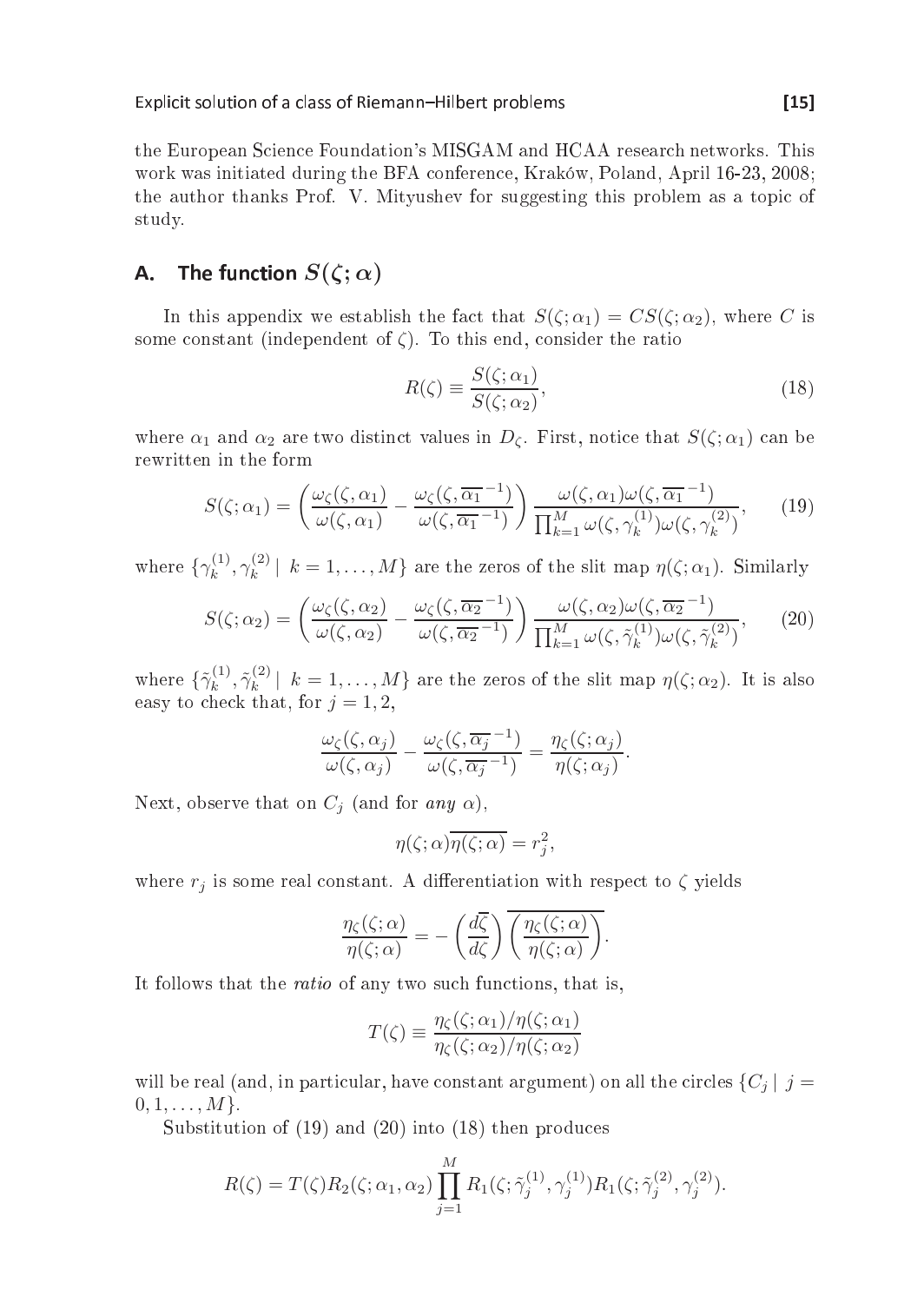The important observation is that this is a produ
t of fun
tions that all have constant argument on the circles  $\{C_i | j = 0, 1, ..., M\}$ . These conditions can be written as

$$
\overline{R(\zeta)} = \kappa_j R(\zeta) \qquad \text{on } C_j, \ j = 0, 1, \dots, M,
$$
\n(21)

for some set of complex constants  $\{\kappa_j | j = 0, 1, ..., M\}$ .  $R(\zeta)$  can be shown to be a onstant. One way to do this is to use arguments similar to those used in  $\S 4.1$  to show that  $V(\eta)$  is constant, but it is instructive to present an alternative argument based on RH methods. The function  $R(\zeta)$  is known to be analytic and single-valued everywhere in the fundamental region of the group Θ. Consider the real part of equation (21); it can be written in the standard form of a RH problem:

$$
\operatorname{Re}[\overline{\mu_j} R(\zeta)] = 0 \qquad \text{on } C_j, \ j = 0, 1, \dots, M,
$$
\n(22)

for some set of complex constants  $\{\mu_j | j = 0, 1, ..., M\}$ . The (homogeneous) Riemann-Hilbert problem (22) has been well studied and it is known (see, for example, p. 257 of Vekua [18]) that it admits no solution for  $R(\zeta)$  unless all the constants  $\{\mu_j | j = 0, 1, ..., M\}$  are identical. In this case, the unique solution is  $R(\zeta) = C$ , where C is a constant. Thus, we have established that  $S(\zeta; \alpha_1) =$  $CS(\zeta;\alpha_2)$  for some constant C that is independent of  $\zeta$ .

#### Derivation of (17) Β.

To find solution (17), consider the following boundary value problem for  $w(\zeta)$ :

$$
Re[w(\zeta)] = 0 \qquad \text{on } |\zeta| = 1,
$$
  
\n
$$
Im[w(\zeta)] = 0 \qquad \text{on } |\zeta| = \rho.
$$

These imply that

$$
w(\zeta) + \overline{w}(\zeta^{-1}) = 0 \qquad \text{on } |\zeta| = 1,
$$
  
\n
$$
w(\zeta) - \overline{w}(\rho^2 \zeta^{-1}) = 0 \qquad \text{on } |\zeta| = \rho.
$$
\n(23)

The relations (23) can be analytically continued off the respective circles and imply that  $w(\zeta)$  satisfies the functional relation

$$
w(\rho^4 \zeta) = w(\zeta). \tag{24}
$$

Now  $P(\zeta, \rho)$  can be shown, directly from its definition (15), to satisfy the functional relations

$$
P(\zeta^{-1}, \rho) = -\zeta^{-1} P(\zeta, \rho), \qquad P(\rho^2 \zeta, \rho) = -\zeta^{-1} P(\zeta, \rho),
$$

from which it also follows that

$$
K(\zeta^{-1}, \rho) = 1 - K(\zeta, \rho), \qquad K(\rho^2 \zeta, \rho) = K(\zeta, \rho) - 1.
$$

Furthermore, near  $\zeta = 1$ ,  $K(\zeta, \rho)$  has a simple pole with unit residue, i.e.,

$$
K(\zeta,\rho) = \frac{1}{\zeta - 1} + \text{analytic}.
$$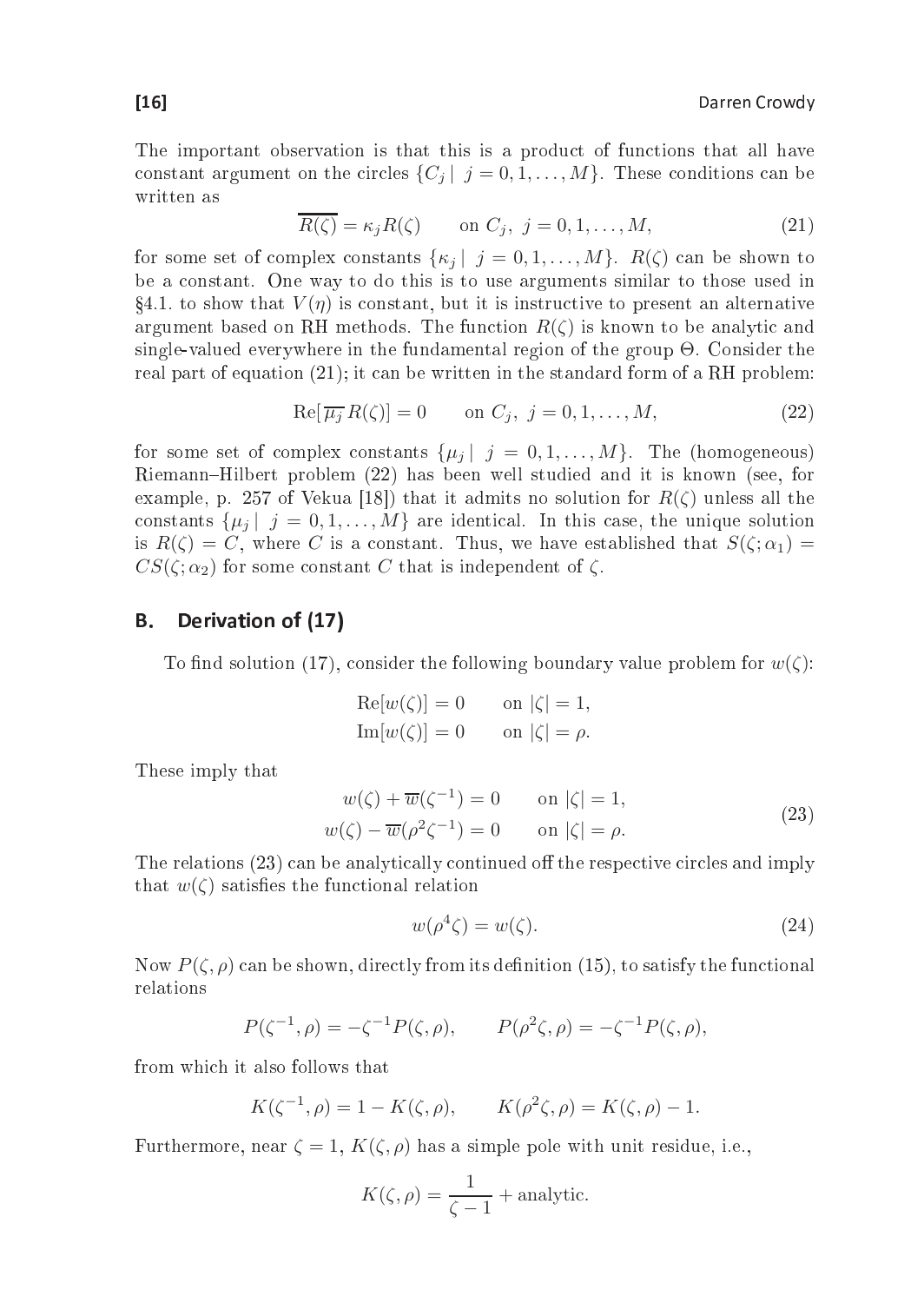We can therefore use  $K(\zeta,\rho^2)$  to construct a function  $w(\zeta)$  satisfying (24) and having a simple pole at  $\zeta = \beta$ . The relations (23) imply that  $w(\zeta)$  also has simple poles at  $\zeta = \beta^{-1}, \rho^2 \beta, \rho^2 \beta^{-1}$  (and at all points equivalent to these under  $\zeta \mapsto \rho^4 \zeta$ ). The required form of solution can now easily be deduced to be that given in (17).

### **References**

- [1] N.I. Akhiezer, Elements of the theory of elliptical functions, AMS Translations of Mathemati
al Monographs, Providen
e, RI, 1990.
- [2] Y. Antipov, V.V. Silvestrov, Method of Riemann surfaces in the study of supercavitating flow around two hydrofoils in a channel, Physica D.  $235$  (2007), 72-81.
- [3] H.F. Baker, Abelian functions: Abel's theorem and the allied theory of theta func*tions.* Cambridge University Press, 1897. tions, Cambridge University Press, 1897.
- [4℄ A.F. Beardon, A primer on Riemann surfa
es, London Mathemati
al So
iety Lecture Note Series 78, Cambridge University Press, 1984.
- [5] D.G. Crowdy, The Schwarz-Christoffel mapping to bounded multiply connected polygonal domains, Proc. Roy. Soc. A. 461 (2005), 2653-2678.
- [6] D.G. Crowdy, Schwarz-Christoffel mappings to unbounded multiply connected  $polygonal$  regions, Math. Proc. Camb. Phil. Soc.  $142$  (2007), 319-339.
- [7] D.G. Crowdy, J.S. Marshall, *Conformal mappings between canonical multiply con*nected domains, Comput. Methods Funct. Theory 6 (2006), 59-76.
- $[8]$  D.G. Crowdy, J.S. Marshall, *Computing the Schottky–Klein prime function on the* Schottky double of planar domains, Comput. Methods Funct. Theory 7 (2007), 293-308.
- [9] F.D. Gakhov, *Boundary value problems*, Dover, New York, 1990.
- [10] G.M. Goluzin, *Geometric theory of functions of a complex variable*, Amer. Math. So
., Providen
e, RI, 1969.
- [11] M.I. Gurevich, *Theory of jets in ideal fluids*, Academic Press, New York, 1965.
- [12] D.A. Hejhal, Theta functions, kernel functions and Abelian integrals, Mem. Amer. Math. Soc. 129 (1972).
- [13] V.V. Mityushev, S.V. Rogosin, *Constructive methods for linear and nonlinear* boundary value problems, Monographs & Surveys in Pure & Applied Mathematics, Chapman & Hall/CRC, 1999.
- [14] V.V. Mityushev, Solution of the Hilbert boundary value problem for a multiply onne
ted domain, Slup. Pra
e Mat. Przyr. Mat. Fiz. 9A (1994), 3769.
- [15] Z. Nehari, *Conformal mapping*, Dover, New York, 1952.
- [16] M. Schiffer, Recent advances in the theory of conformal mappings, appendix to: R. Courant, *Dirichlet's principle, conformal mapping and minimal surfaces*, Pure and Applied Mathematics. A Series of Text and Monographs III, Interscience Publishers, New York, 1950.
- $[17]$  S. Tanveer, New solutions for steady bubbles in a Hele-Shaw cell, Phys. Fluids 30  $(1987), 651-658.$
- [18] I.N. Vekua, *Generalized analytic functions*, Pergamon Press, New York, 1962.